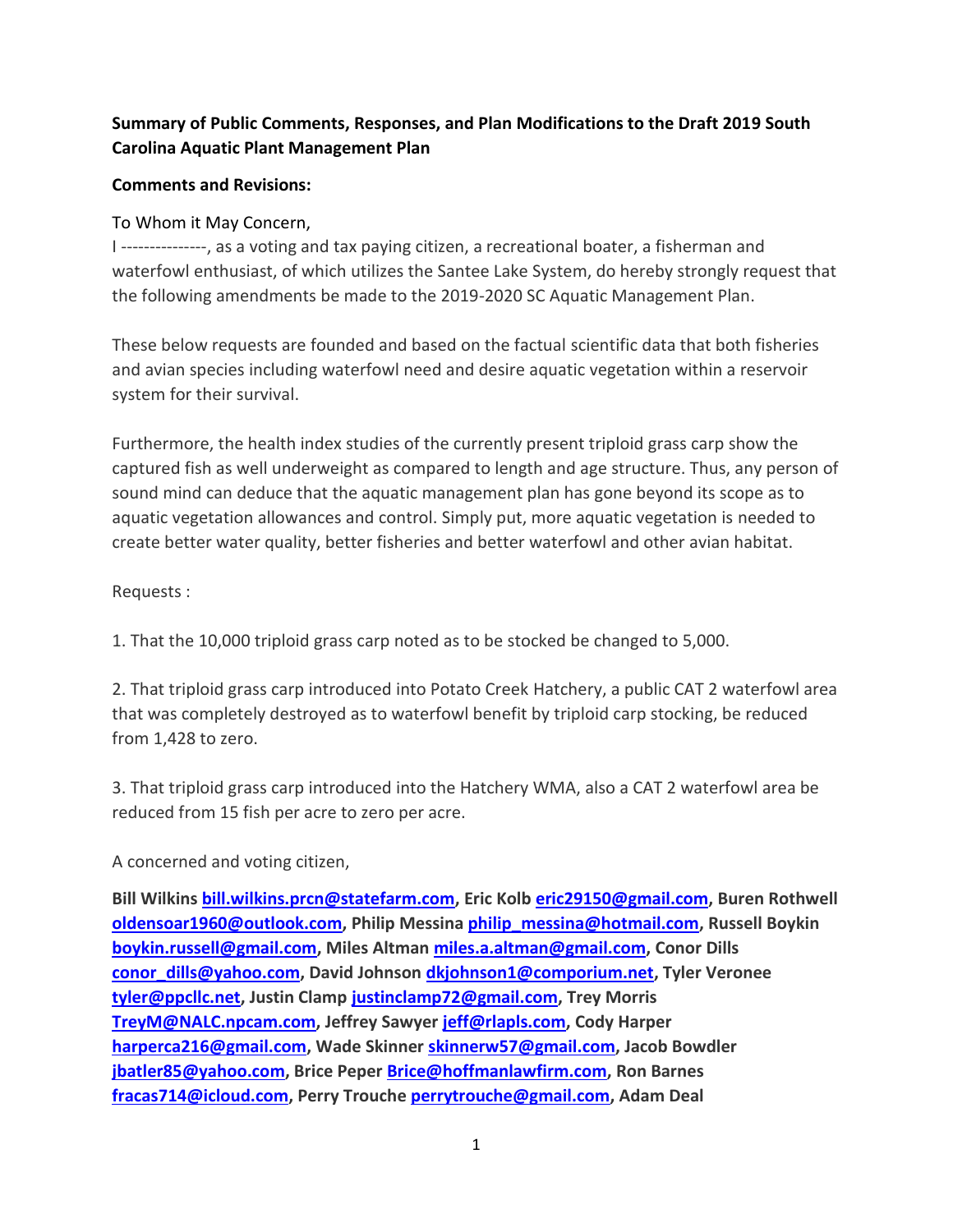**[adeal@greenwood52.org,](mailto:adeal@greenwood52.org) Tripp Taylor [ttaylor@naiearlefurman.com,](mailto:ttaylor@naiearlefurman.com) Lee Tiller [lgtiller@gmail.com\(](mailto:lgtiller@gmail.com))3000), Wes Thomas [westonthomas18@yahoo.com,](mailto:westonthomas18@yahoo.com) Graham Mullikin [gmullikin@naiearlefurman.com,](mailto:gmullikin@naiearlefurman.com) Tankersley, Larry [Lawrence.Tankersley@newellco.com,](mailto:Lawrence.Tankersley@newellco.com) Guy Johnso[n gj4489@yahoo.com,](mailto:gj4489@yahoo.com) Michael Cox [chico41876@aol.com,](mailto:chico41876@aol.com) Paul Taylor [paultaylorrealtor@gmail.com,](mailto:paultaylorrealtor@gmail.com) Eric Crowder [ECrowder@icifoods.com,](mailto:ECrowder@icifoods.com) Hunter Medlock [hrmedlo@gmail.com,](mailto:hrmedlo@gmail.com) Thomas Mile[s thomasjmiles1997@yahoo.com,](mailto:thomasjmiles1997@yahoo.com) Elliott Mimms [emimms@sageservicesgroup.com,](mailto:emimms@sageservicesgroup.com) Matthew Hyman [mbhyman88@gmail.com,](mailto:mbhyman88@gmail.com) Doug Bolin [dougbolinagency@windstream.net\(](mailto:dougbolinagency@windstream.net)0), DougJennifer [dougjennifer@windstream.net\(](mailto:dougjennifer@windstream.net)0), Robbie Nalley [rnalley@crwins.com,](mailto:rnalley@crwins.com) Jason Wilson [jwilson98@gmail.com,](mailto:jwilson98@gmail.com) Sterling McMillan [sterlingmcmillan@gmail.com\(](mailto:sterlingmcmillan@gmail.com)3000), Ben Barnhill [ben.barnhill@nelsonmullins.com,](mailto:ben.barnhill@nelsonmullins.com) William Watson [william.h.watson2@gmail.com,](mailto:william.h.watson2@gmail.com) Carter Neal [tcneal05@gmail.com\(](mailto:tcneal05@gmail.com)3000), Braedan Cogan [braedancogan@gmail.com,](mailto:braedancogan@gmail.com) Donald Davis [davisd0403@gmail.com,](mailto:davisd0403@gmail.com) Douglas Sass [douglassassjr@gmail.com,](mailto:douglassassjr@gmail.com) Chris Dukes [dukeschrisj@gmail.com,](mailto:dukeschrisj@gmail.com) Chris Bradham [cmbradham@gmail.com,](mailto:cmbradham@gmail.com) D'Amico Joe[y jcdamico15@gmail.com,](mailto:jcdamico15@gmail.com) Will Gaissert [will.gaissert.yawi@statefarm.com,](mailto:will.gaissert.yawi@statefarm.com) charlie bagley [charlie.bagley0069@gmail.com,](mailto:charlie.bagley0069@gmail.com) Gray Taylor [gray.taylor@buistbyars.com\(](mailto:gray.taylor@buistbyars.com)0), Joseph Smith [joe@berkeleyoutdoors.com,](mailto:joe@berkeleyoutdoors.com) John Marscher [john.marscher@gmail.com,](mailto:john.marscher@gmail.com) Rice, Mike [Michael.Rice@newellco.com,](mailto:Michael.Rice@newellco.com) Logan Barnes [barnesld@gmail.com,](mailto:barnesld@gmail.com) Charles James III [tripp.james@wellsfargoadvisors.com,](mailto:tripp.james@wellsfargoadvisors.com) Zach Robertson [ztroberts9@gmail.com,](mailto:ztroberts9@gmail.com) Chad Wadford [cwadford@gmail.com,](mailto:cwadford@gmail.com) Jesse Williams [jess@williamstemporary.com\(](mailto:jess@williamstemporary.com)0), Christopher Billings [chrisb@birdsalesinc.com,](mailto:chrisb@birdsalesinc.com) Tyler Blanchett[e tdblanchette@yahoo.com,](mailto:tdblanchette@yahoo.com) Will Wood [jwwoodjr@gmail.com,](mailto:jwwoodjr@gmail.com) Andrew Hallman [hallman1027@gmail.com,](mailto:hallman1027@gmail.com) Frye, Mitchell [Mitchell.Frye@canfor.com,](mailto:Mitchell.Frye@canfor.com) Patrick Marthers Bryce M. [brycem843@gmail.com,](mailto:brycem843@gmail.com) Justin Richardson [jrichardson@colite.com,](mailto:jrichardson@colite.com) Denny Townsend [townsedl4@gmail.com,](mailto:townsedl4@gmail.com) Wes Thompson [wes.thompson@thompson-logistics.com,](mailto:wes.thompson@thompson-logistics.com) Keith Campbell [keith@campbellsbody.com,](mailto:keith@campbellsbody.com) Chris White [whitehousebuildersllc@yahoo.com,](mailto:whitehousebuildersllc@yahoo.com) Ian Cundiff [icundiff4@gmail.com,](mailto:icundiff4@gmail.com) Marvin Morgan [Marvin@jhhiers.com,](mailto:Marvin@jhhiers.com) Bilton, Jeff D [Jeff.Bilton@centuryaluminum.com,](mailto:Jeff.Bilton@centuryaluminum.com) Henry Hickman [hmhickman13@gmail.com,](mailto:hmhickman13@gmail.com) Chase Canipe [chase.canipe1@gmail.com,](mailto:chase.canipe1@gmail.com) Chuck Langston [blangston5@sc.rr.com,](mailto:blangston5@sc.rr.com) Josh Keesey [keeseyj85@gmail.com,](mailto:keeseyj85@gmail.com) Steven Atwell [steven@avionex.com,](mailto:steven@avionex.com) Travis Swanda [swandatv@gmail.com,](mailto:swandatv@gmail.com) Clark Coker [ccoker@carolinaone.com,](mailto:ccoker@carolinaone.com) Brian Martin [btm1971.bm@gmail.com,](mailto:btm1971.bm@gmail.com) Cameron Luden [cameronluden1987@gmail.com,](mailto:cameronluden1987@gmail.com) Britt Oswald [brittoswald78@gmail.com,](mailto:brittoswald78@gmail.com) Ty Bodiford [tybonumber1@gmail.com,](mailto:tybonumber1@gmail.com) Alexander Sims [fowlplayer9191@gmail.com,](mailto:fowlplayer9191@gmail.com) John Crotts [johnmcrotts@gmail.com,](mailto:johnmcrotts@gmail.com) Greg Elliott [gle101971@gmail.com,](mailto:gle101971@gmail.com) John Phillips [jmphillips38@gmail.com,](mailto:jmphillips38@gmail.com) Drew Bozard [bozard@shiprls.com,](mailto:bozard@shiprls.com) Renny Delossantos [Renny.DelosSantos@bmwmc.com,](mailto:Renny.DelosSantos@bmwmc.com)** 

Re: The 2019 apmp-

Please consider NOT releasing any more Triploid grass carp into the Santee Cooper lakes system this year. The native grasses are making a return and would get set back AGAIN with the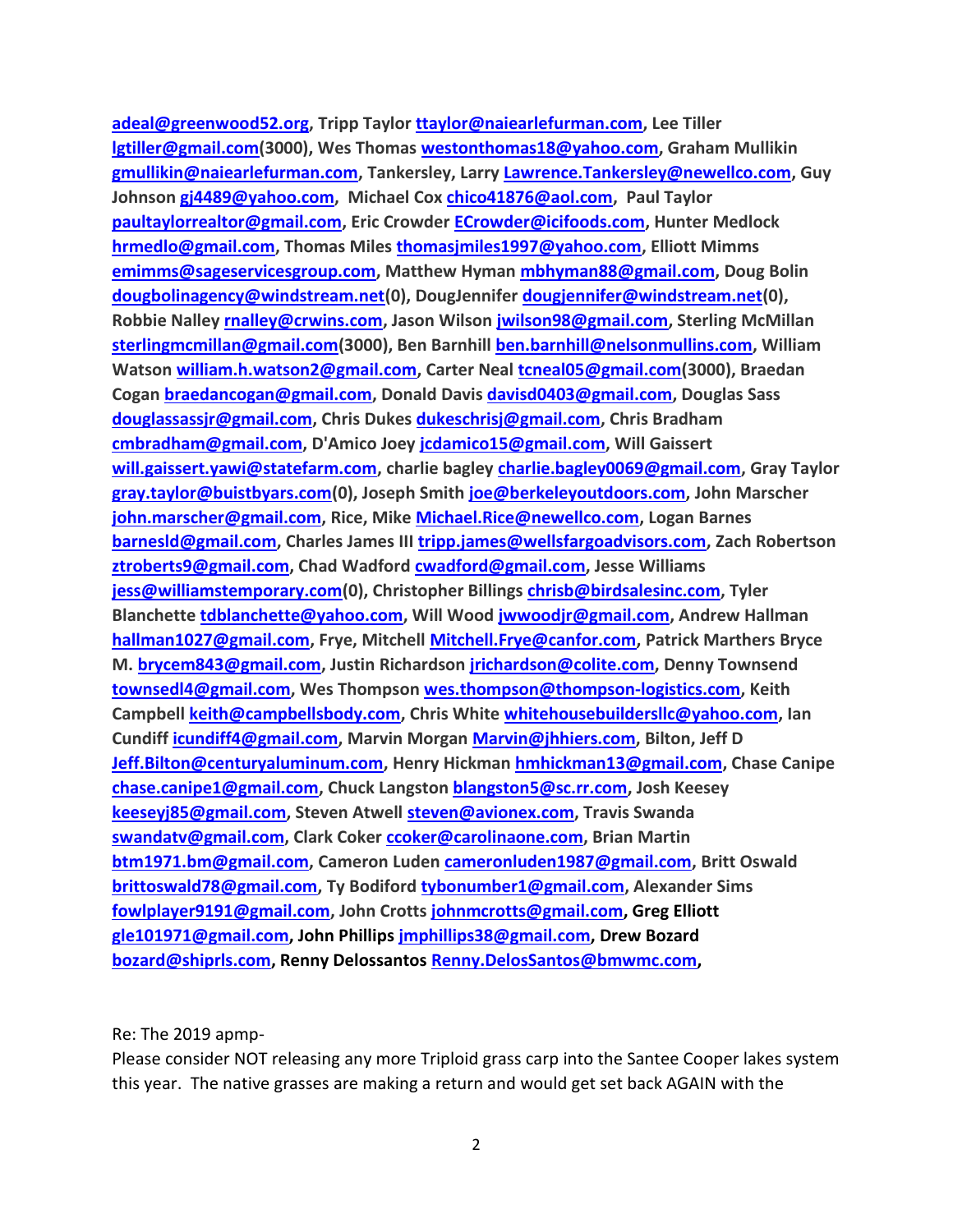release of 10000 more grass carp. Please manage the any remnant of hydrilla by other methods.

Sincerely, **Jesse N. Williams III [norwil@ftc-i.net](mailto:norwil@ftc-i.net)**

To whom it may concern,

In regards to the proposed stocking of 10,000 triploid grass carp into the Santee Cooper/Lake Marion/Moultrie system, I have to grossly protest. With an estimated population of 36,217 in the lake system currently, this restocking in 2019 seems unnecessary based on historical trends of both the fish population and estimated acreage of hydrilla. Continuing to monitor both levels along with the herbicide plan proposed, I see no reason to stock 10,000 more carp into this system.

Thank you in advance for your time,

# **Alex Brammer [brammer03@yahoo.com](mailto:brammer03@yahoo.com)**

I would like to request that DNR and Santee Cooper sign and adhere to the re-newed MOA, and also demand that DNR not stock carp in any Cat 2 Waterfowl areas. It is asinine that the Nuisance Species program would spearhead putting carp in Potato Creek Hatchery, knowing full and well they will deplete the area of any SAV.

A landlocked pond specifically used for waterfowl hunting should be blooming with SAV. Quit trying to put them in there Chris.

**Clark McCrar[y cmccrary@netsourcek12.com](mailto:cmccrary@netsourcek12.com)**

I Manning Rushton, as a voting and tax paying citizen, a recreational boater, a fisherman and an waterfowl enthusiast of which utilizes the Santee Lake System, do hereby strongly request that the following amendments, found below, be made to the 2019-2020 SC Aquatic Management Plan.

Control of saw grass, hyacinths, and crested floating heart should be highest priority. Saw grass and hyacinths create floating mats that support other vegetation, leading to open water becoming peat bogs.

Carp are not solving our real vegetation problems and decimate native SAV.

Once grass carp were introduced into our lakes, what had been wonderful grass flats and beautiful coves full of vegetation quickly became dead, sterile lake bottom where nothing could survive except catfish, carp, and cormorants. Once "invasive" vegetation was gone, carp began decimating native vegetation, yet did nothing to control sawgrass, hyacinths, or crested floating heart.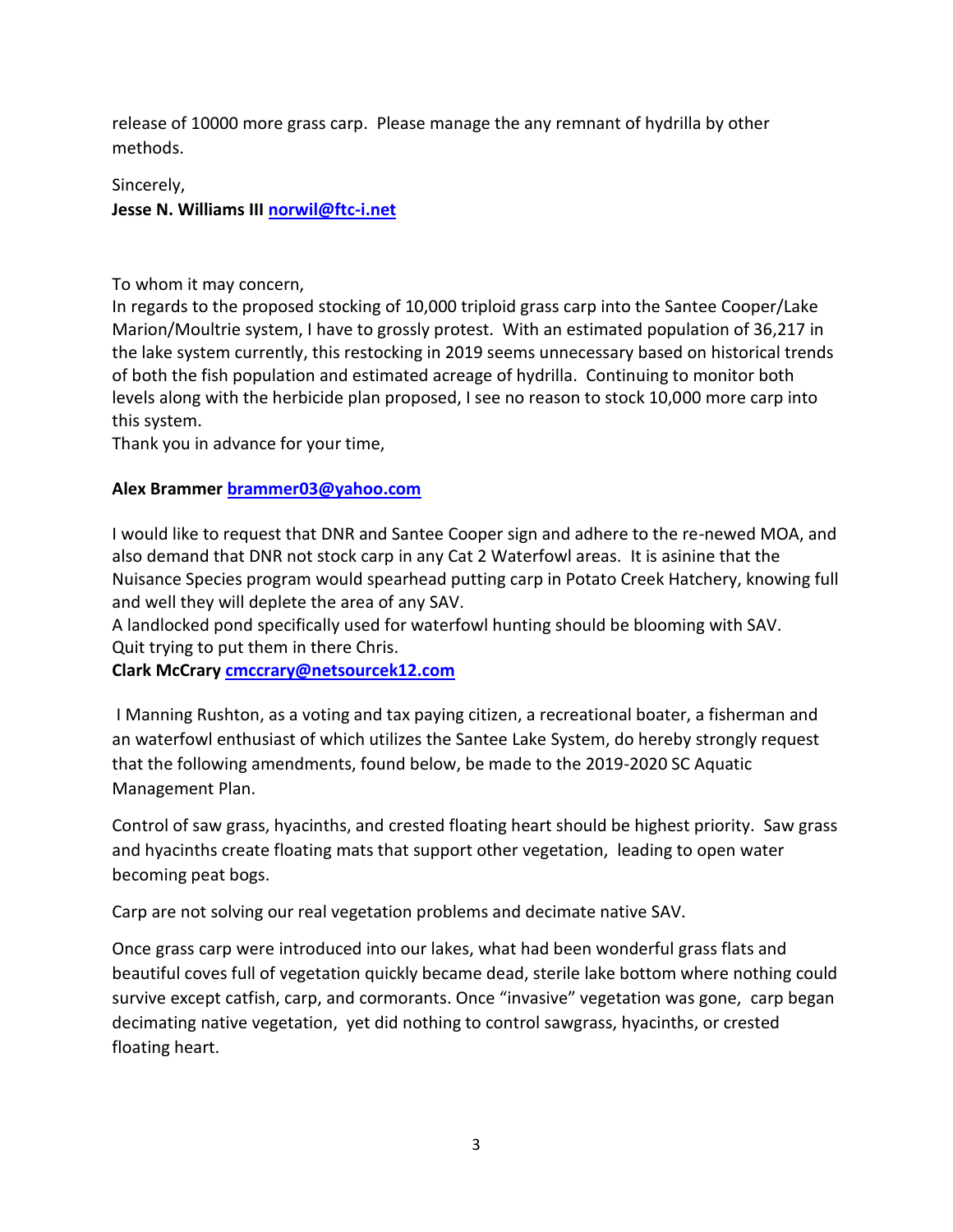There are many thousands of acres of Lakes Marion and Moultrie that will never see a ski boat, a pontoon, or a jet ski. These acres should be treated for sawgrass, hyacinths, and crested floating heart, but native SAV should be allowed to grow.

Areas such as Santee NWR, Jacks Creek Hatchery, Hatchery WMA, Potato Creek Hatchery, and Sparkleberry should be allowed to once again become home to vegetation beneficial to fish and waterfowl.

Areas of cypress, tupelo, and other native trees should not be counted as acres of vegetation under the proposed plan.

I have no problem with increasing open waters for boating in some portion of the lakes, (below I-95 bridge for instance) but let the fish, waterfowl, and us that enjoy them also have portions of the lakes to enjoy.

A concerned and voting citizen,

## **Manning Rushton [manningdrushton@gmail.com](mailto:manningdrushton@gmail.com)**

This letter is written as someone that has spent most of my 65 years visiting lakes and rivers in SC.

Control of saw grass, hyacinths, and crested floating heart should be highest priority. Saw grass and hyacinths create floating mats that support other vegetation, leading to open water becoming peat bogs.

Stocking of grass carp on all SC public lakes in quantity currently allowed and proposed massive restocking should be discontinued. Carp are not solving our real vegetation problems and decimate native SAV.

When I began visiting the lakes, there was virtually no sawgrass (giant cord grass), there were no hyacinths, no crested floating heart, or other invasive that benefit no one. We had cattails, oak tree ridges, buck brush flats, and lots of native vegetation under water.

Explosion of Brazilian Elodea and Hydrilla in 60's and 70's brought amazing fishing and clouds of waterfowl. We had duck numbers on our lakes that rivaled Arkansas.

However, once grass carp were introduced into our lakes, what had been wonderful grass flats and beautiful coves full of vegetation quickly became dead, sterile lake bottom where nothing could survive except catfish, carp, and cormorants.

Once "invasive" vegetation was gone, carp began decimating native vegetation, yet did nothing to control sawgrass, hyacinths, or crested floating heart.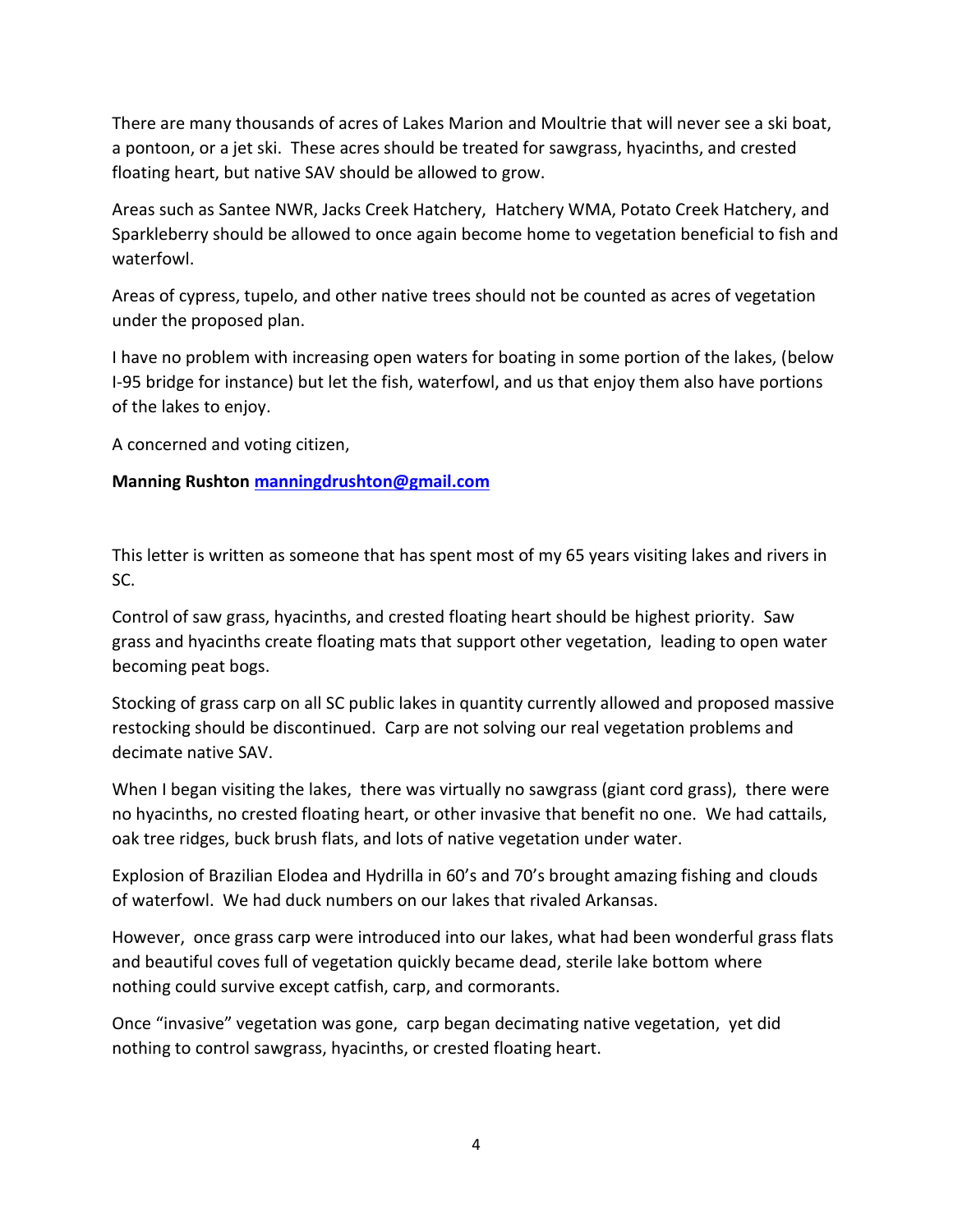There are many thousands of acres of Lakes Marion and Moultrie that will never see a ski boat, a pontoon, or a jet ski. These acres should be treated for sawgrass, hyacinths, and crested floating heart, but native SAV should be allowed to grow.

Areas such as Santee NWR, Jacks Creek Hatchery, Hatchery WMA, Potato Creek Hatchery, and Sparkleberry should be allowed to once again become home to vegetation beneficial to fish and waterfowl.

Areas of cypress, tupelo, and other native trees should not be counted as acres of vegetation under the proposed plan.

Having read past years comments, I am aware of well rehearsed, repetitive letters from "boat clubs" that want a "cement pond" with no native vegetation so they can fly around in their jet skis and speedboats.

I have no problem with them doing that in some portion of the lakes, (below I-95 bridge for instance) but let the fish, waterfowl, and us that enjoy them also have portions of the lakes to enjoy.

**James M Green [jmgreen4@live.com](mailto:jmgreen4@live.com)** Orangeburg SC

To Whom It May Concern,

As an avid South Carolina fisherman and hunter, I am concerned with the objectives of this plan. In particular I am concerned with the plan for my home lake, Lake Murray.

This plan contradicts itself, at the expense of wildlife. In particular it contradicts this objective, "Maintain *diverse aquatic plant community* through selective application of control methods and *introduction of desirable native plant species*". The plan lists Hydrilla, Water Primrose, Illinois Pond Weed, Southern Naiad as problem plant species on Lake Murray. Hydrilla *is* a problem plant species because it is invasive, but the others listed are *not* problem species, as they are native to SC. These native plants are inredibly beneficial to our states wildlife, and is supposed to be "Maintained" and "Introduced", not listed as problem species and eradicated.

Furthermore, it is cited that the total size of Lake Murray is 50,000 acres, and its reported that there are only 50 acres worth of aquatic plants. Therefore the stocking of an additional 1,800 grass carp to control 0.1% of Lake Murray is overkill, and the current population of grass carp are clearly doing their job.

SCDNR is caving to the pressure of recreational lake users, and essentially turning Lake Murray into a swimming pool. Outdoorsmen also deserve to have their needs and wants met. It is the responsibility of SCDNR to balance the two parties wants and needs, when in reality you are caving to the recreational users.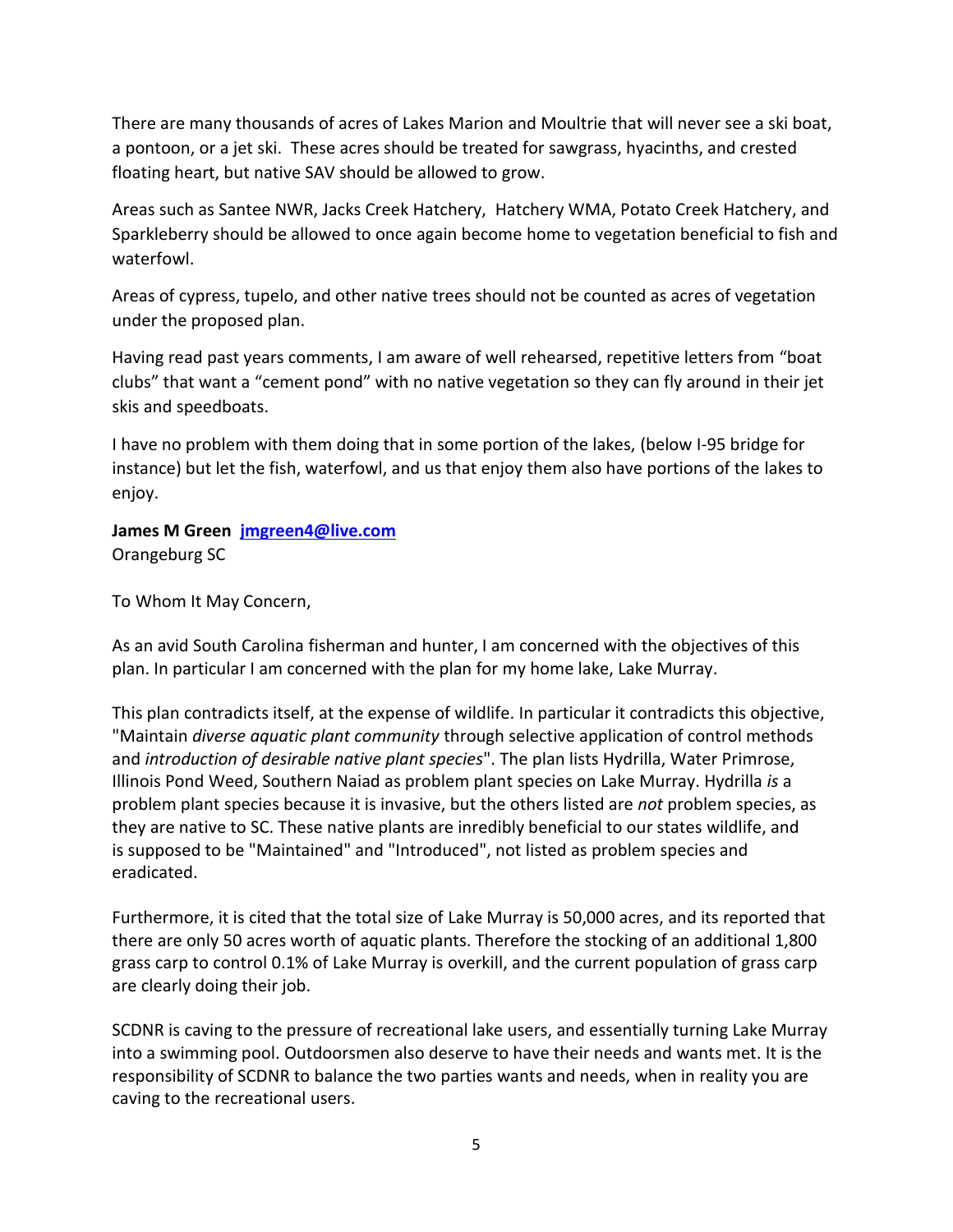Thank You, **Harrison Kinard [samuel.kinard@newberry.edu](mailto:samuel.kinard@newberry.edu)**

I'd like to request that the following amendments be made to the

Requests :

1. That the 10,000 triploid grass carp noted as to be stocked be changed to 5,000.

2. That triploid grass carp introduced into Potato Creek Hatchery, a public CAT 2 waterfowl area that was completely destroyed as to waterfowl benefit by triploid carp stocking, be reduced from 1,428 to zero.

3. That triploid grass carp introduced into the Hatchery WMA, also a CAT 2 waterfowl area be reduced from 15 fish per acre to zero per acre.

a taxpayer and sportsman,

I'd like to express my concerns over the proposed plan for grass carp in the Santee Lake System. I'm particularly concerned about the lack of aquatic vegetation for the wildlife. This plan has a tremendous impact on our natural resources as well as taxpayers and sportsmen.

I would like to urge the plan to be more proactive to monitor the existing grass carp and show that the existing carp are not enough.

A concerned resident,

**Ray McFaddin [ray.mcfaddin@gmail.com](mailto:ray.mcfaddin@gmail.com)**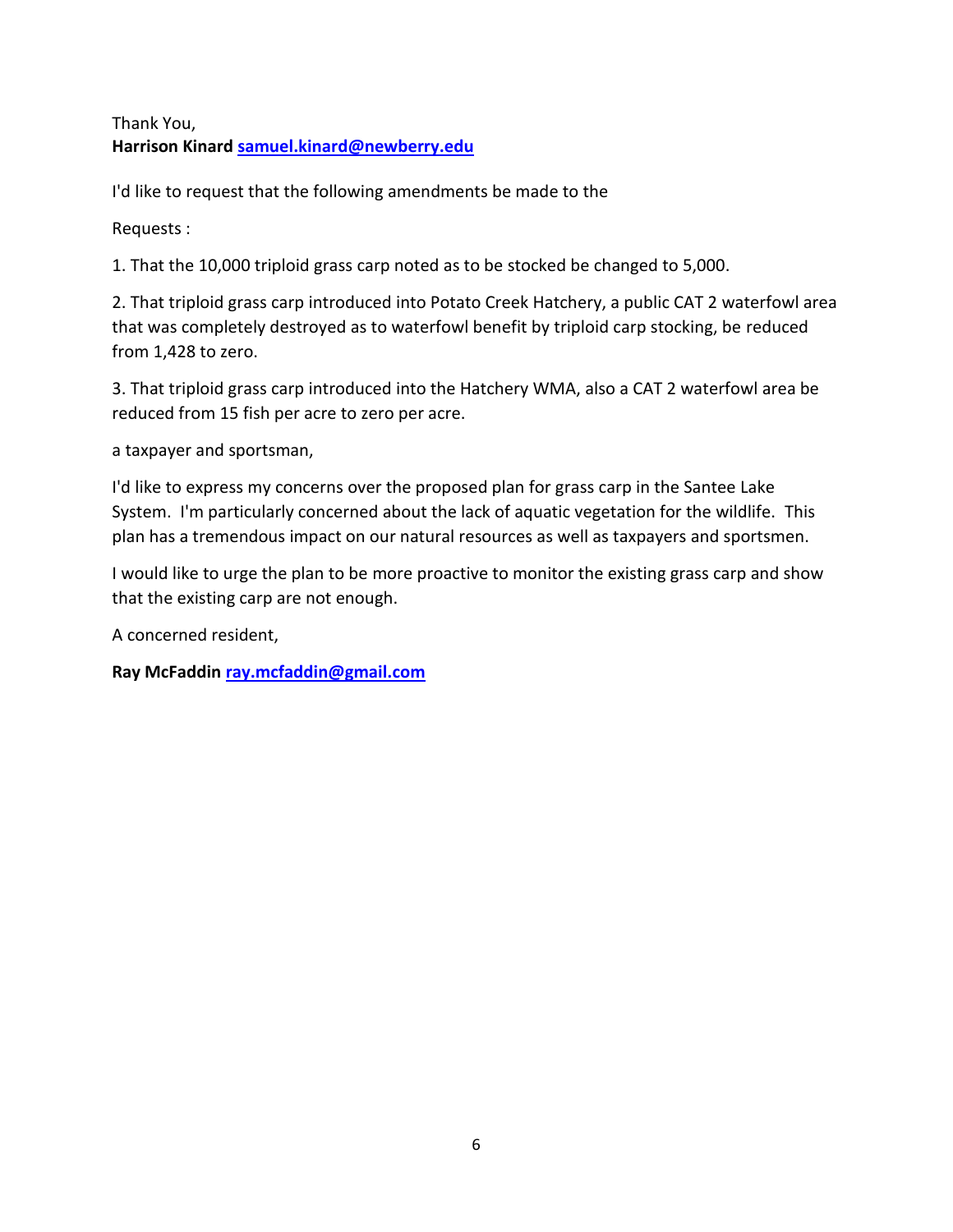#### Mr. Chairman and Council,

I have read the Draft Plan for 2019 and payed particular attention to the Santee Cooper Lakes section. The plan as written continues to reflect appropriate management strategies for invasive aquatic plant species which occur in the lake system. As in the recent past, the plan reflects solid aquatic plant management strategies developed cooperatively by Santee Cooper and SCDNR biologists with experience and knowledge of lake management and wildlife management issues specifically relating to the Santee Cooper lake system. Input from interested organizations and individuals should continue to be reviewed and considered, however, final decisions concerning lake management issues should be made by professionals who understand the complex and diverse biology of this large reservoir system. I urge the Council to approve the 2019 SC Aquatic Plant Management Plan as written.

Thank you for the opportunity to provide comments. Larry McCord [rlmccord31@gmail.com](mailto:rlmccord31@gmail.com)

Good day Mr Page,

Very nice plan, if I can be of any help please let me know. Glenn Staffor[d sloopchannel@gmail.com](mailto:sloopchannel@gmail.com)

Would like to voice my opinion that spraying of invasive plants near our docks and water close to our homes on lake Marion is essential in order to deter these nuisance species. Thank you for allowing me, as a homeowner, to comment. **Anthony Del Re Carolee Del Re [delremail@yahoo.com](mailto:delremail@yahoo.com)**

To whom it may concern:

I have read your draft Aquatic Plant Management Plan and fully support your actions. I am a homeowner whose property lies on the shores of Lake Marion and an avid boater and fisherman. Your efforts over the past few years have prevented any further spread of nuisance plants in our lakes and river systems ensuring a safe and enjoyable body of water for everyone's use. Boaters, fishermen, hunters and water enthusiasts of all types benefit from your goals of controlling these invasive weeds. Thanks for your in-depth research in this area and your team's hard work deploying the grass carp and herbicides. Your efforts are greatly appreciated.

### **Dale Cozart [cozartd@gmail.com](mailto:cozartd@gmail.com)**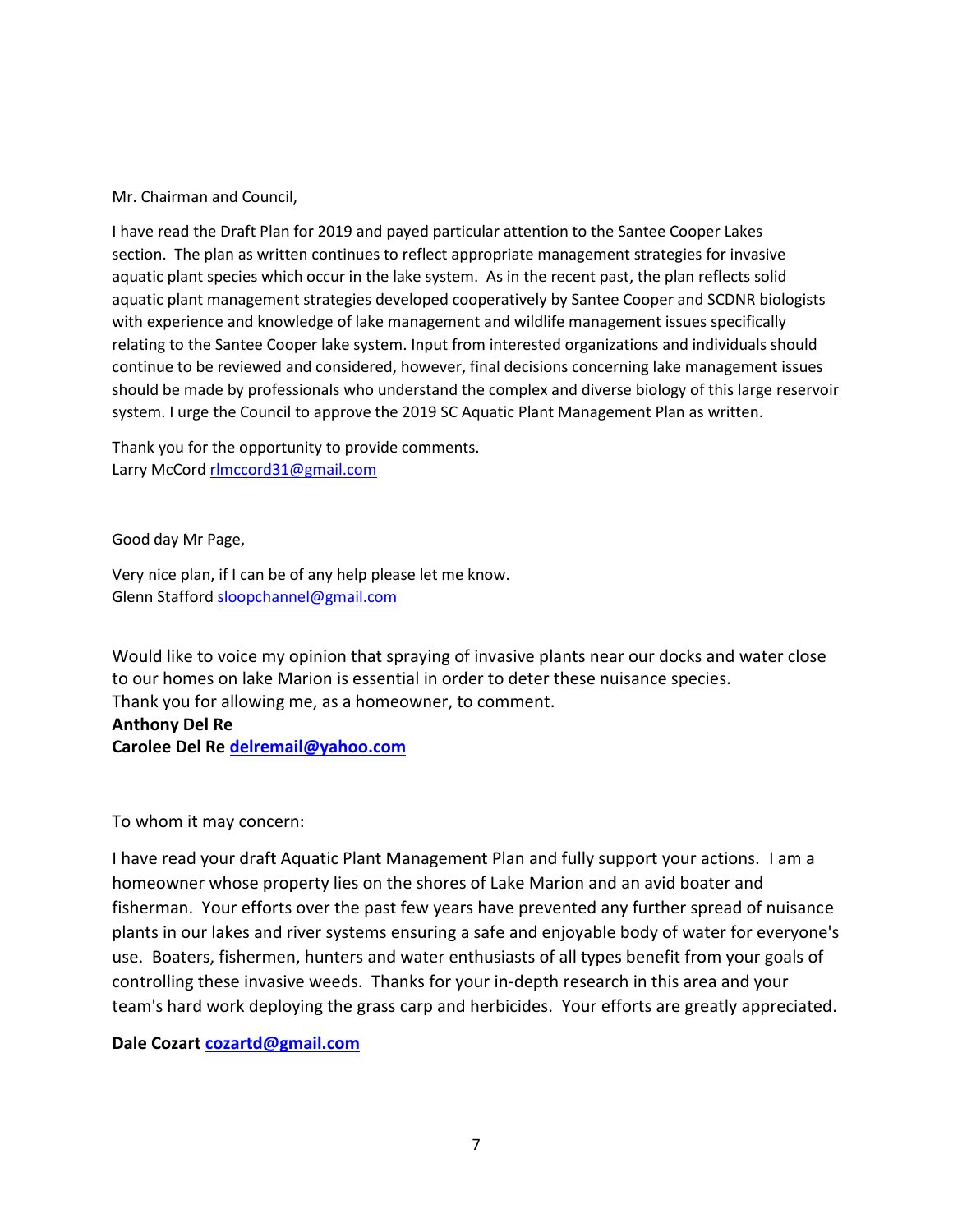S.C. Department of Natural Resources and Aquatic Plant Management Council.

I would like to express my full support for the implementation of the 2019 draft S.C. Aquatic Plant Management Plan. I am a resident of Clarendon County and I live on Lake Marion. I have personally witnessed the invasion of weeds in the past that virtually rendered the lake unusable.

It is my belief that the 2019 draft S.C. Aquatic Plant Management Plan is a reasonable approach to control the invasive weeds and should be implemented.

Respectfully submitted,

## **Eddie Gleaton [egleaton@yahoo.com](mailto:egleaton@yahoo.com)**

I live on the shores of Lake Marion and want to express my support for the 2019 invasive plant management plan....

**Sherry Newsom[e ssleepytimegal@gmail.com](mailto:ssleepytimegal@gmail.com)**

I have lived on Lake Marion for 19 years and have been enjoying the lake since 1979 so I remember well when the lake was clogged with hydrilla. I never want to see that happen again! For the past several years I have seen Crested Floating Heart covering Nelson's Cut and many of the shallow coast areas. And, now Giant Salvinia is the newest and additional threat to our beautiful lake ! For these reasons I give SCDNR and Santee Cooper my support for the 2019 Aquatic Plant Management Plan !

Thank You,

**Debra Gleaton [debgleaton@gmail.com](mailto:debgleaton@gmail.com)**

I support SCDNR's efforts to control the aquatic weeds in Lake Marion.

Sincerely, **Lesley Dykes [lesleypd@msn.com](mailto:lesleypd@msn.com)**

I, Angela Gamble, am in favor of your 2019 invasive weed management project for Lake Marion.

Thanks, **Angie Gamble [angela.elise.gamble@gmail.com](mailto:angela.elise.gamble@gmail.com)**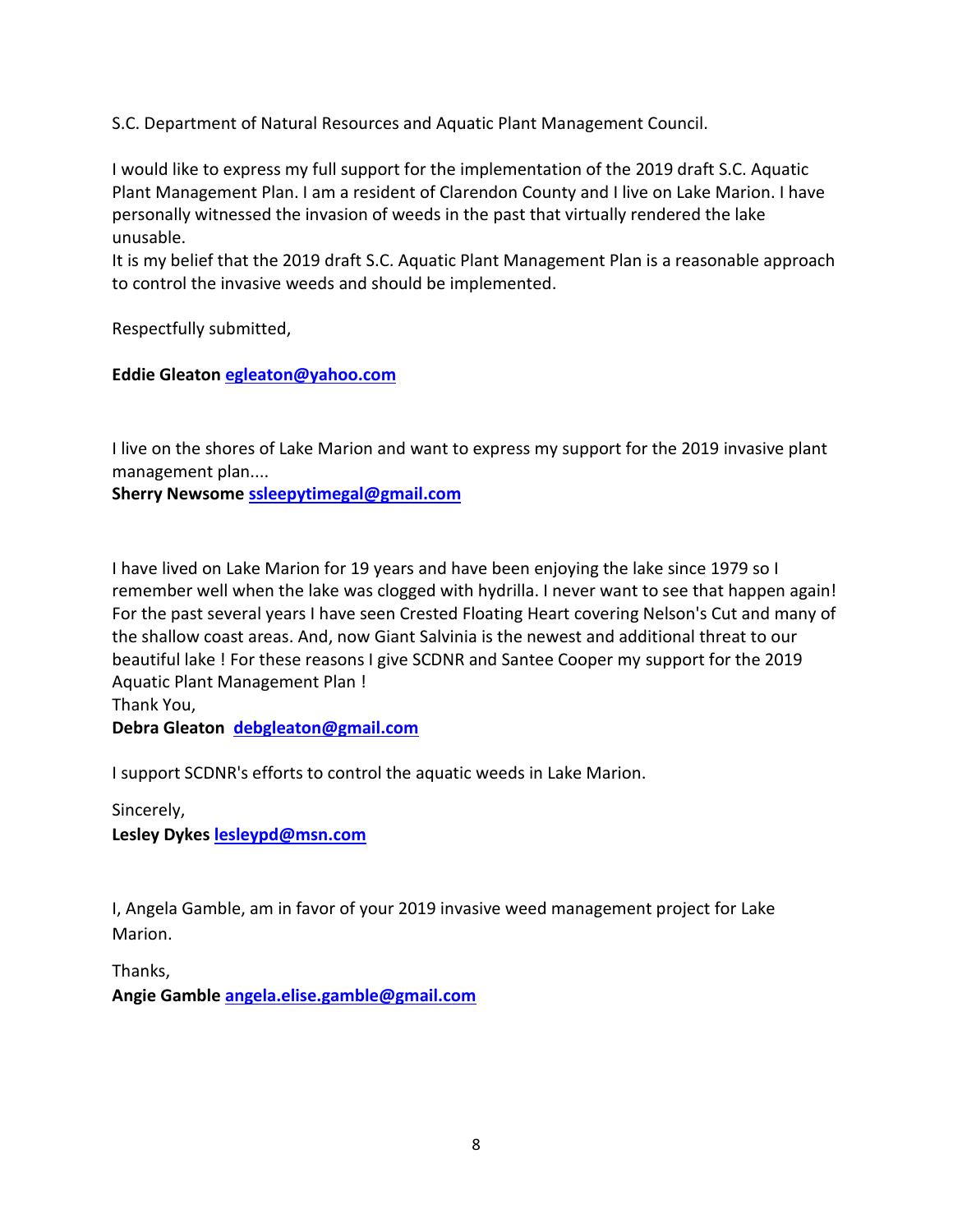I. Alfred Kelley, am in favor of the plan of action on the 2019 Invasive Weed Management Plan for the Lake Marion area. I support your efforts to keep our lake free of Hydrilla, Crested Floating Heart and Giant Salvinia and various other invasive plants.

Sincerely,

**Alfred H. Kelley** [alfredhkelley@gmail.com](mailto:alfredhkelley@gmail.com)

Well, I am a tax paying citizen in one of the counties the lakes reside in. I own a house on lake Marion. We have all of the carp because it wasn't too long ago you could walk across the lake on all the grass. I NEVER EVER want it to even look at a piece of grass in that lake again! If you only stock 5k of Carp then up the application of Sonar. I have several young children & animals and with the threat of alligators I don't need anything that they could possibly hide in. Not too mention how nasty the grass is. Most of the individuals sending the emails are tax paying citizens in counties no where near the lake. There are plenty of ducks and fish as it is. Until they are able to walk across the lake imitating Jesus they will not be satisfied. They all want to kill a limit of ducks in 5 min and more than a limit of fish ever outing. DO NOT MESS WITH THE CURRENT GRASS CONTROL METHODS!!!!!! Unless you plan to up the Carp and or Chemical applications!

Thank you

**Devlin Curl [devlincurl@hotmail.com](mailto:devlincurl@hotmail.com)**

As a homeowner on Lake Marion, I appreciate the efforts made by the SCDNR to control the invasive weeds. I agree and welcome all of the Invasive Weed Management.

## **Kris Blesie [kblesie@gmail.com](mailto:kblesie@gmail.com)**

As a resident of Lake Marion I would like to say I am in total agreement with this year's management plan. Thank you for all you do for our lake systems.

Best Wishes, **Jerry Hatcher [jhatch8@sc.rr.com](mailto:jhatch8@sc.rr.com)**

I support Santee Cooper's plan to control invasive weeds on Lake Marion. I am a resident of Clarendon County and live on the Lake. I am a member of the Goat Island Boat Club and we support Santee Cooper.

**Doug Blesie [dblesie@gmail.com](mailto:dblesie@gmail.com)**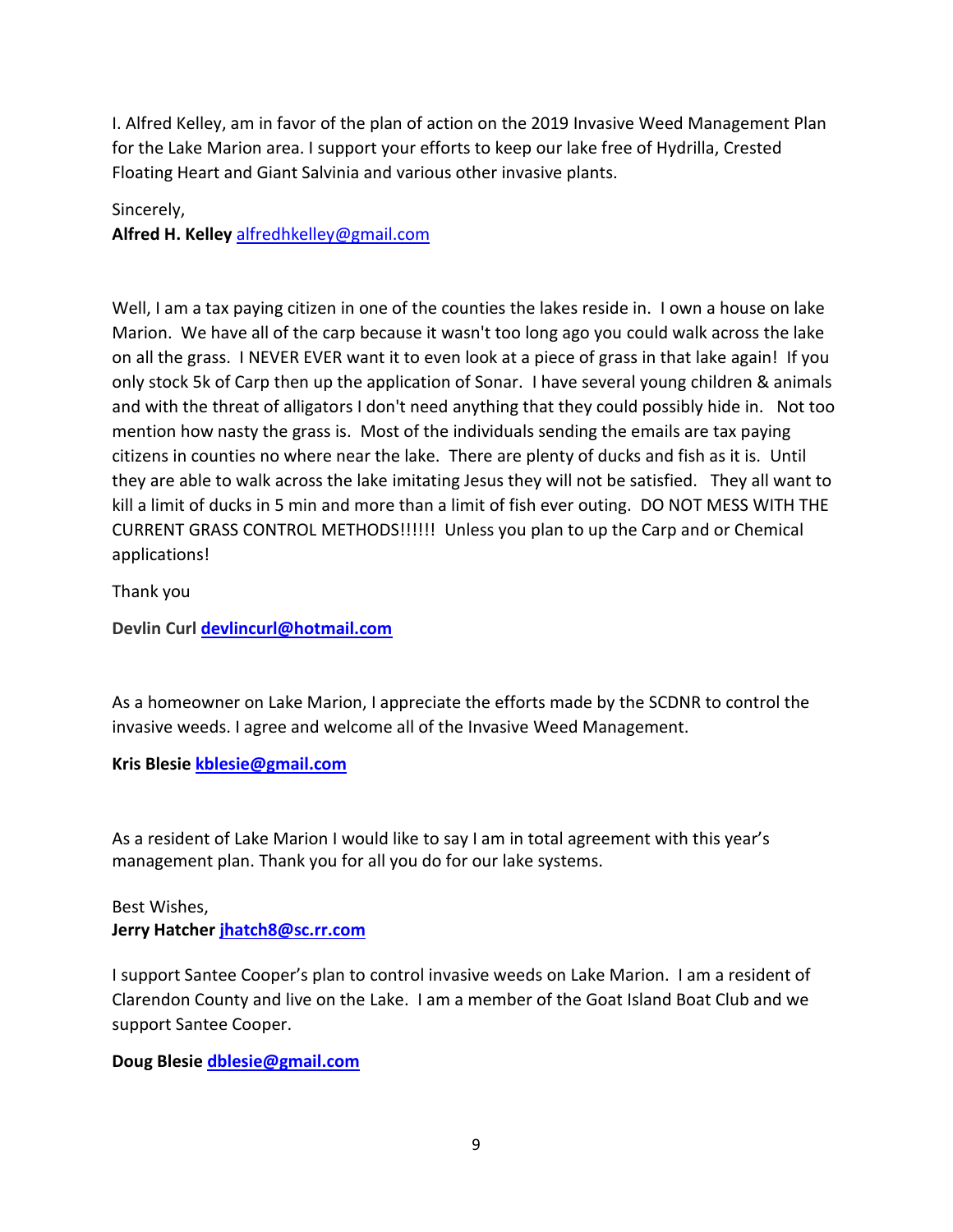Thank you for your actions and efforts to keep SC waterways clear and clean from Invasive aquatic plants. I currently live in Aiken, SC, but own property on Lake Marion. When we bought the property on Lake Marion, our waterway became blocked by floating hearts and we were unable to remove and clean the waterway. This plant is very aggressive and cannot be removed without your help. Thanks to you, our waterway is currently clear of floating hearts. I grew up in Williamsburg county and cherish Black River, Pee Dee, and the surrounding waterways. We love the ability to navigate from Lake Marion to Lake Moultrie, The Cooper River, The Inter Coastal Waterway, Charleston, Georgetown, etc. via water. This is one of the attractions of Lake Marion. Without your support and planning to prevent invasive aquatic plants, this may be prohibited. I support the 2019-2020 Aquatic Plant Management program and hope it continues to keep SC beautiful and attractive. Thanks for all you do.

**Scott, Karen [ScottKaren@bfusa.com](mailto:ScottKaren@bfusa.com)**

In favor of Aquatic Nuisance species program.

**Mona LeFeat [mlefeat@gmail.com](mailto:mlefeat@gmail.com)**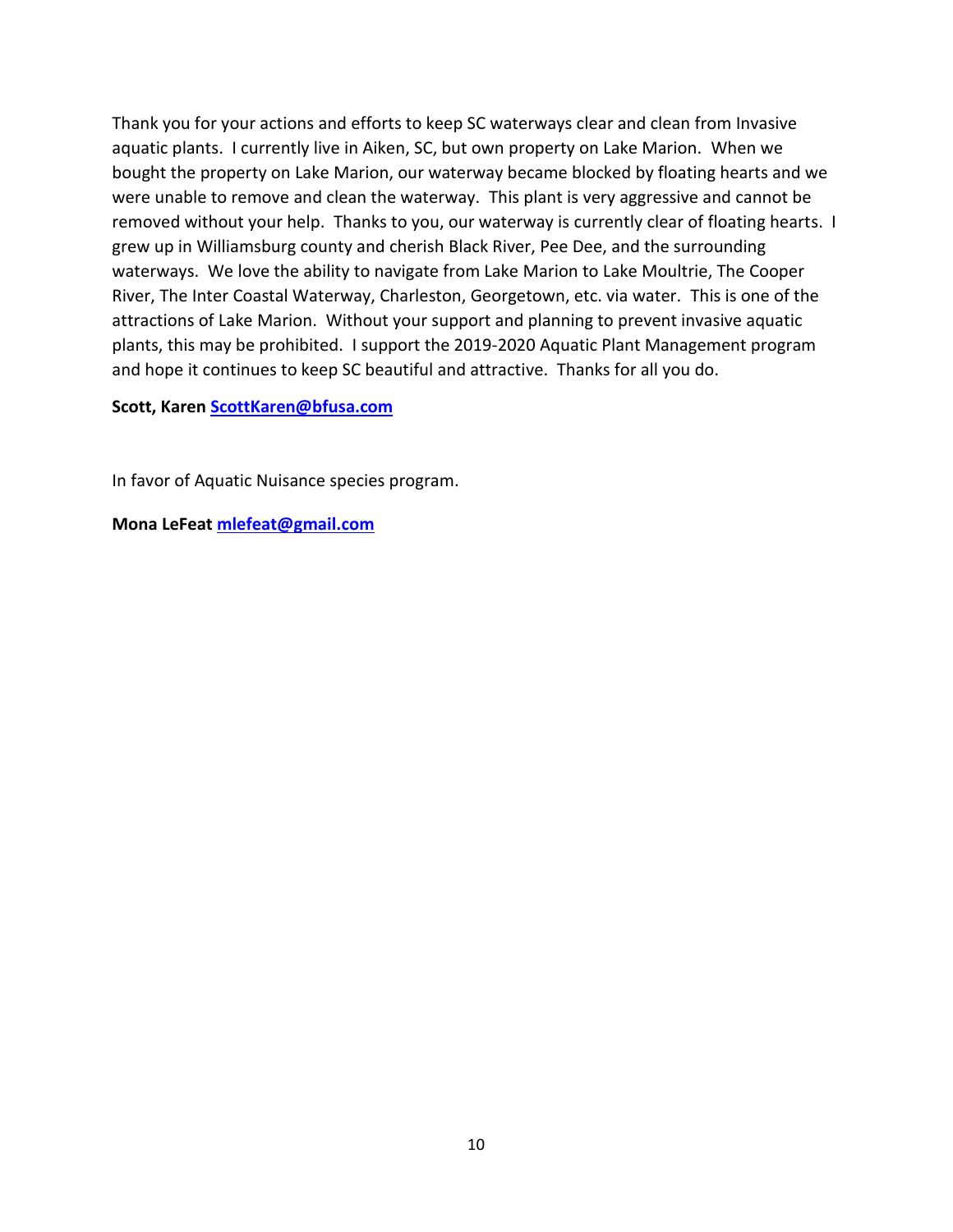**Response:** The 10,000 Triploid grass carp mentioned in the plan are part of an integrated approach along with spot herbicide applications to control of the federally listed invasive species hydrilla. That 10,000 number represents an age class stocking more so than an increase in numbers as every year a 32% mortality rate takes more fish than we are stocking. It also represents a concerted scientific effort to never have to place 100,000 + fish into that system. By doing maintenance stocking the Council is trying to strike a balance which will allow control of the hydrilla while allowing the other submersed species to flourish and not have massive stockings in the future. Current number of carp in the system based on 160,000 acres is close to 1 fish per 4 surface acres. This is a well thought out adaptive management approach which does not rely on being reactive but proactive. The goal is within reach with some patience.

Health index studies of the currently present carp have also been questioned. The most recent study shows that the carp in age class 6 and below compare directly to 1994 when the carp in 1994 had more than they could eat with 37,000+ acres of hydrilla present. The current condition is 0.88 compared to 1994 fish 1.0. This number does not indicate malnourishment nor do those fish appear to be underweight as many have said. The study is done yearly by SCDNR Fisheries biologist working with bow fishermen to collect samples which can be weighed, sized and aged. The study was done with diligent scientific methods in the fall in 2017 and 2018, will continue for several more years to get scientifically sound data.

The two CAT 2 waterfowl areas of Potato Creek and the Hatchery WMA were remnants of previous years when stocking was considered. They will be removed from the plan and prescriptions provided will be utilized to make sure ramp access is available and the water hyacinth, crested floating heart, cutgrass, and primrose is controlled for better access to open water areas.

On Lake Greenwood and Lake Murray, we were asked in the comments to remove Southern Naiad, Illinois Pondweed, and Vallisneria americana from the nuisance list. Those species are not on the State's invasive species list but can be problematic in some areas on public waters.

### **Plan Modifications:**

The grass carp stockings in the two CAT 2 waterfowl areas of Potato Creek and the Hatchery WMA will be removed from the plan and prescriptions provided will be utilized to make sure ramp access is available and the water hyacinth, crested floating heart, cutgrass, and primrose is controlled for better access to open water areas.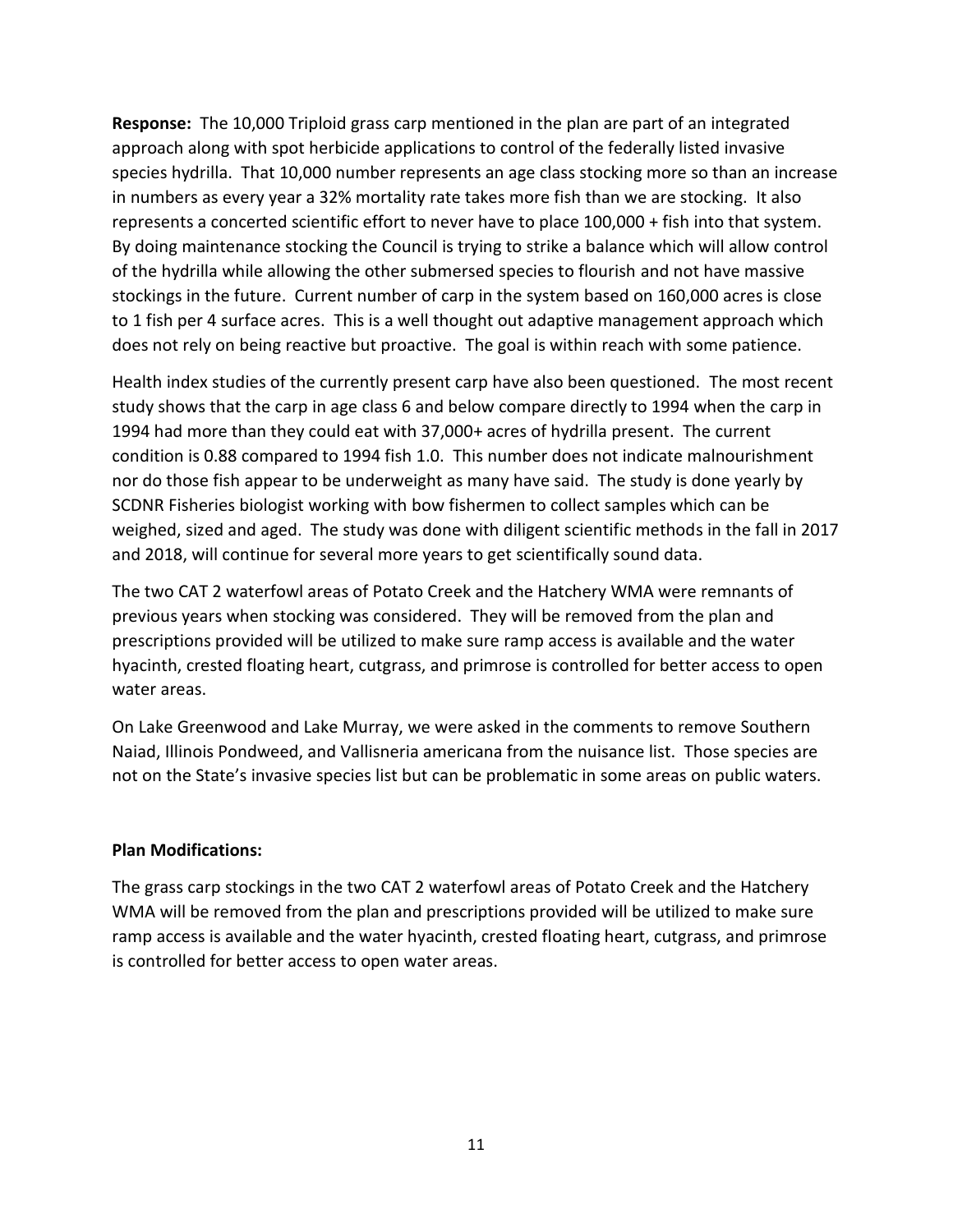Grass Carp Population Monitoring (DRAFT)

### Introduction

Hydrilla was first discovered in Lake Marion in 1982 and unsuccessfully managed with herbicides through 1988 (Kirk and Henderson, 2006). From 1989-1996, Santee Cooper stocked 769,058 triploid grass carp *Ctenopharyngodon idella* to control the expansion of hydrilla and to eradicate it, if possible (Table 1). Grass carp were successful in halting the expansion of hydrilla and consumed it to the point that surveys in 1997 found it was largely eliminated in Lakes Marion and Moultrie (Kirk and Henderson, 2006). However, complete eradication of hydrilla was not possible because an established tuber bank was present, and this was a continual supply of new growth of hydrilla in the system.

|           | <b>Number of Grass Carp</b> |  |
|-----------|-----------------------------|--|
| Year      | <b>Stocked</b>              |  |
| 1989      | 100,000                     |  |
| 1990      | 100,000                     |  |
| 1991      | 100,000                     |  |
| 1992      | 100,000                     |  |
| 1993      | 50,000                      |  |
| 1994      | 152,500                     |  |
| 1995      | 91,001                      |  |
| 1996      | 75,557                      |  |
| 1997-2006 | 0                           |  |
| 2007      | 2,620                       |  |
| 2008      | $\overline{0}$              |  |
| 2009      | 8,300                       |  |
| 2010      | 12,000                      |  |
| 2011      | 17,000                      |  |
| 2012      | 109,000                     |  |
| 2013      | 114,000                     |  |
| 2014      | 0                           |  |
| 2015      | $\pmb{0}$                   |  |
| 2016      | $\overline{0}$              |  |
| 2017      | 10,000                      |  |
| 2018      | 10,000                      |  |
| 2019      | 10,000                      |  |

Table 1. Grass Carp stocking numbers in Lakes Marion and Moultrie, 1989-2019

The South Carolina aquatic plant management council currently makes management decisions on the number of grass carp stocked in Lakes Marion and Moultrie to try to maintain 10% coverage of native vegetation while also minimizing hydrilla. Grass carp management plans are typically based on a set number of fish/vegetated acre and in order to meet management goals an accurate population estimate must be derived (Stich et al. 2013, Kirk et al 2000). Estimating an accurate population size is difficult in Lakes Marion and Moultrie for a few reasons: 1) the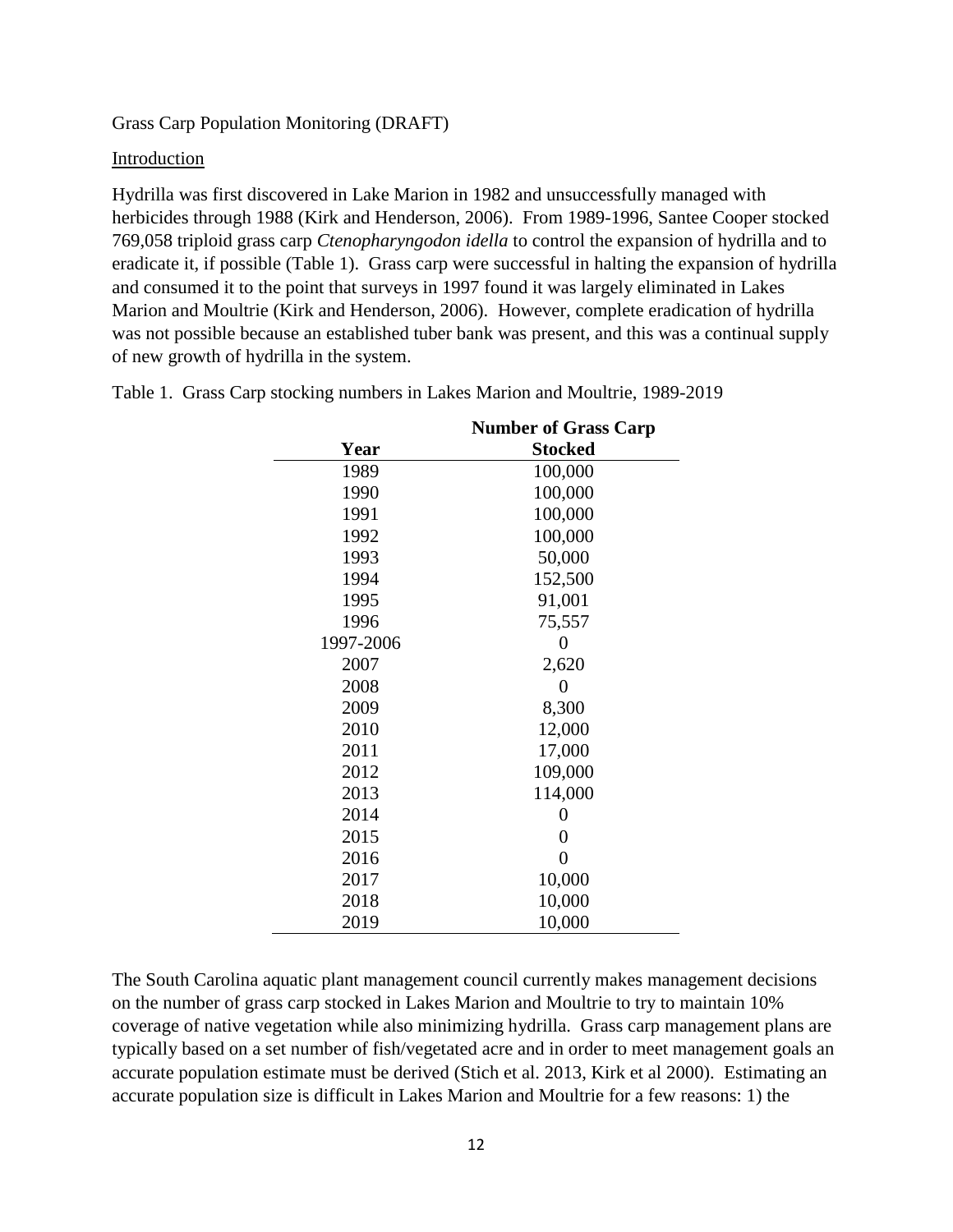reservoirs are open to the Cooper River via Pinopolis Navigation Lock and the Santee River during times of spillage at Santee Dam, allowing for emigration; 2) grass carp are long-lived (>25 years) with annual mortality rates that may vary with age (Stich et al. 2013); and 3) the Santee Cooper system is vast, with ~160,000 acres of reservoirs and ~120 miles of unimpeded tributary rivers.

An alternative method for evaluating grass carp stocking efforts is to compare the condition of fish currently collected in the reservoirs to those collected during times of optimal condition, to try to compare vegetation levels based on the condition of herbivorous grass carp. This method appears to be feasible because of the positive correlation that exists between annual mean condition and hydrilla acreage (Figure 1).



Figure 1. A comparison of acres of hydrilla in the Santee Cooper System and grass carp condition factor, 1994-2018. Condition factor data was only available for 16 years during the time series.

Morrow et al. 1997 developed a benchmark based on a weight to length relation (Ricker 1975) for condition, and the relation is a power function that follows:

Weight (g) = 
$$
0.00000425 \times \text{Total Length (mm)}^{3.185}
$$
.

The condition factor was derived from fish collected in 1994, a time when all grass carp in the system were < 6 years old and hydrilla was readily available for consumption. When using this condition factor to draw conclusions on the condition of fish that are currently in the reservoir it must be considered that grass carp may become less rotund as they grow in length (Stich et al. 2013), and current hydrilla coverage is a few hundred acres in comparison to ~37,000 acres in 1994. Therefore, it would be expected that during times of a mixed age structure and less vegetative coverage the condition factor of grass carp would be less than 1.0.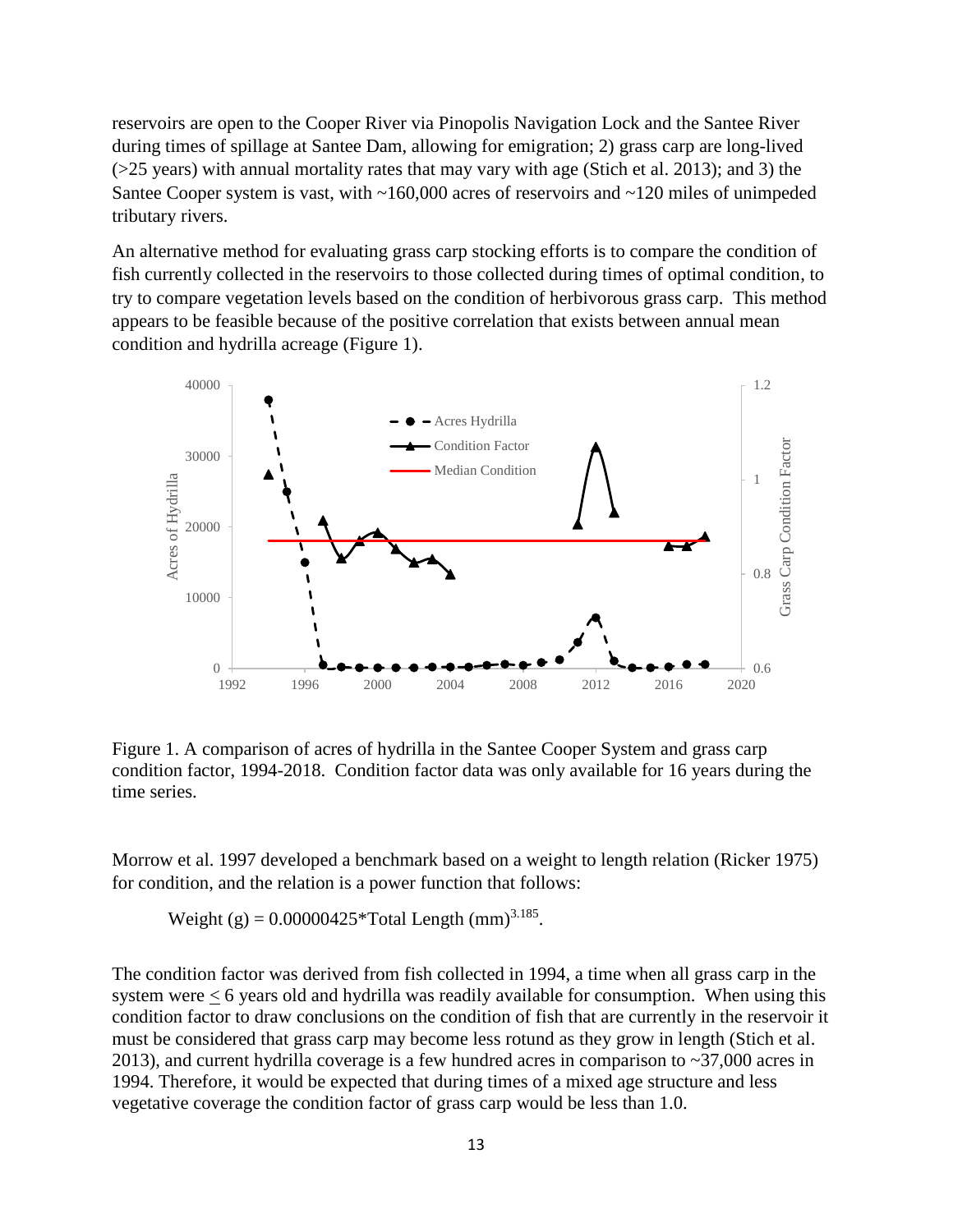### Methods

### *Fish Collection*

Grass carp were collected, via nighttime bowfishing, in October 2018. All sampled fish were measured (TL), weighed (g), and otoliths were extracted for age estimation.

## *Age Estimation*

Grass carp otoliths were mounted on a microscope slide using CrystalBond, and the otolith was sanded until the core was visible under a dissecting scope. Two independent readers estimated an age for each otolith. If there was a disagreement on the estimated age, the otolith was reviewed with both readers present to try to reach a consensus. Consensus on otoliths with estimated ages >20 years old was often not reached due to the difficulty of differentiating closely packed annuli, and instead of discarding these fish from the dataset they were lumped into a category of  $\geq 20+$  years old.

## Results

A total of 75 grass carp were collected during five sampling nights and TL ranged from 487 – 1180 mm, average TL 899 mm (Table 2). Otoliths were extracted from 74 fish and estimated ages ranged from  $1 - 20$ + years old (Figure 2). Seventy-three percent of sampled fish were  $\leq 10$ years old, while 23% were  $\geq$  20 years old. The older fish were part of the initial stocking efforts from 1989-1996 and have persisted in the reservoirs longer than expected.

Condition factor for all ages combined was 0.84 (Figure 3) and for grass carp  $\leq$  6 years old was 0.88 (Figure 4). There was no significant difference ( $P = 0.59$ ) in mean condition of grass carp  $\lt$ 6 years old from 2016, 2017, and 2018 (Figure 5).

| Date     | Location                               | # Grass Carp Collected Size Range TL (mm) |          |
|----------|----------------------------------------|-------------------------------------------|----------|
| 10/01/18 | Lake Marion (Cathead Landing)          | 10                                        | 784-1025 |
| 10/08/18 | Lake Marion (Big Oak Landing)          | 12                                        | 555-1147 |
|          | 10/15/18 Lake Marion (Big Oak Landing) |                                           | 868-995  |
| 10/22/18 | Lake Moultrie (Hatchery Landing)       | 20                                        | 487-1147 |
| 10/30/18 | Lake Moultrie ( $S \& S$ Landing)      | 25                                        | 800-1180 |

Table 2. Grass carp bowfishing collections from Lakes Marion and Moultrie, October 2018.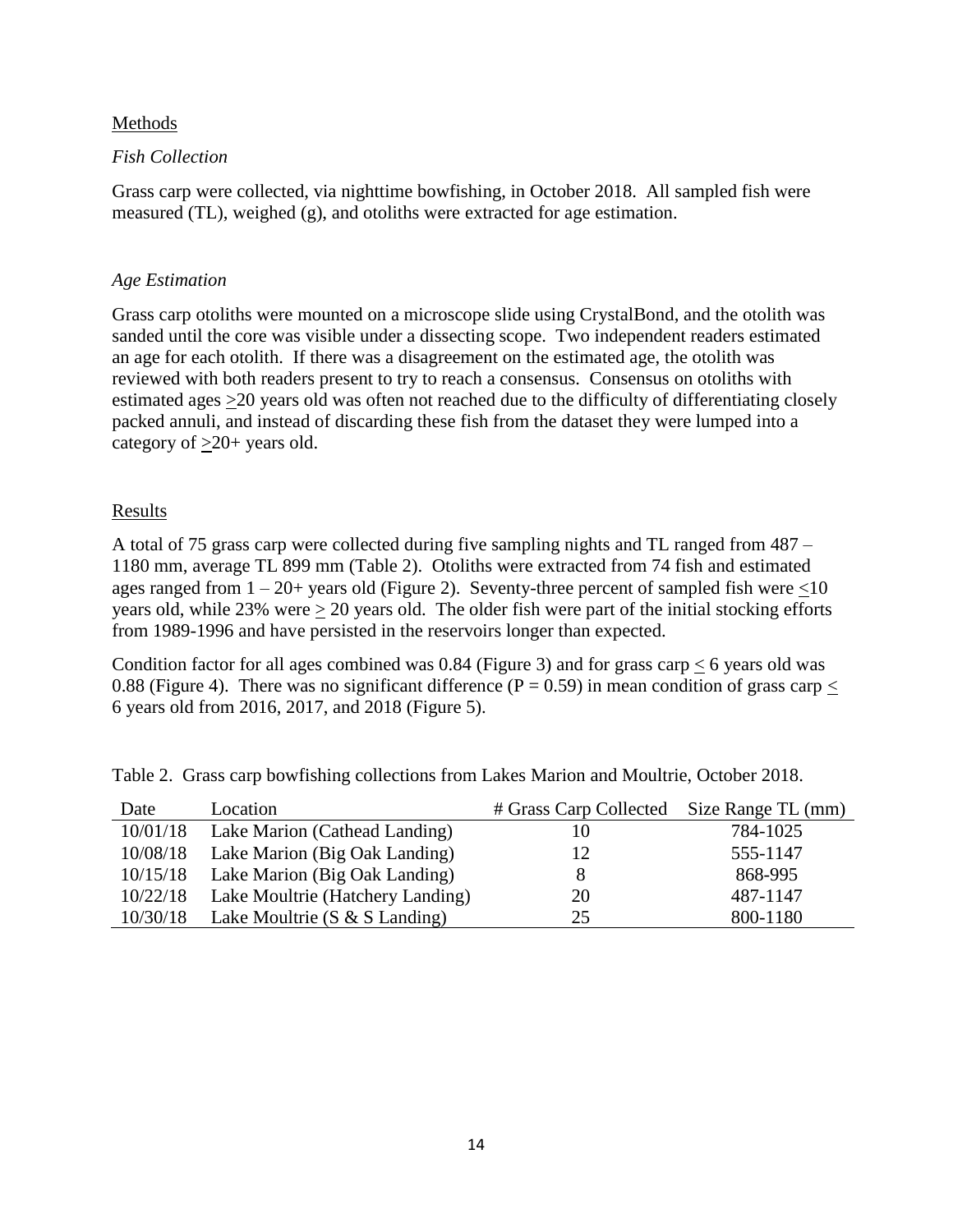

Figure 2. Estimated ages of grass carp collected from Lakes Marion and Moultrie, October 2018.



Figure 3. Calculated condition of grass carp collected from Lakes Marion and Moultrie, October 2018. Due to a lack of consensus on estimated ages for older fish, all fish  $\geq$  20 years old were grouped as 20 years old for this figure.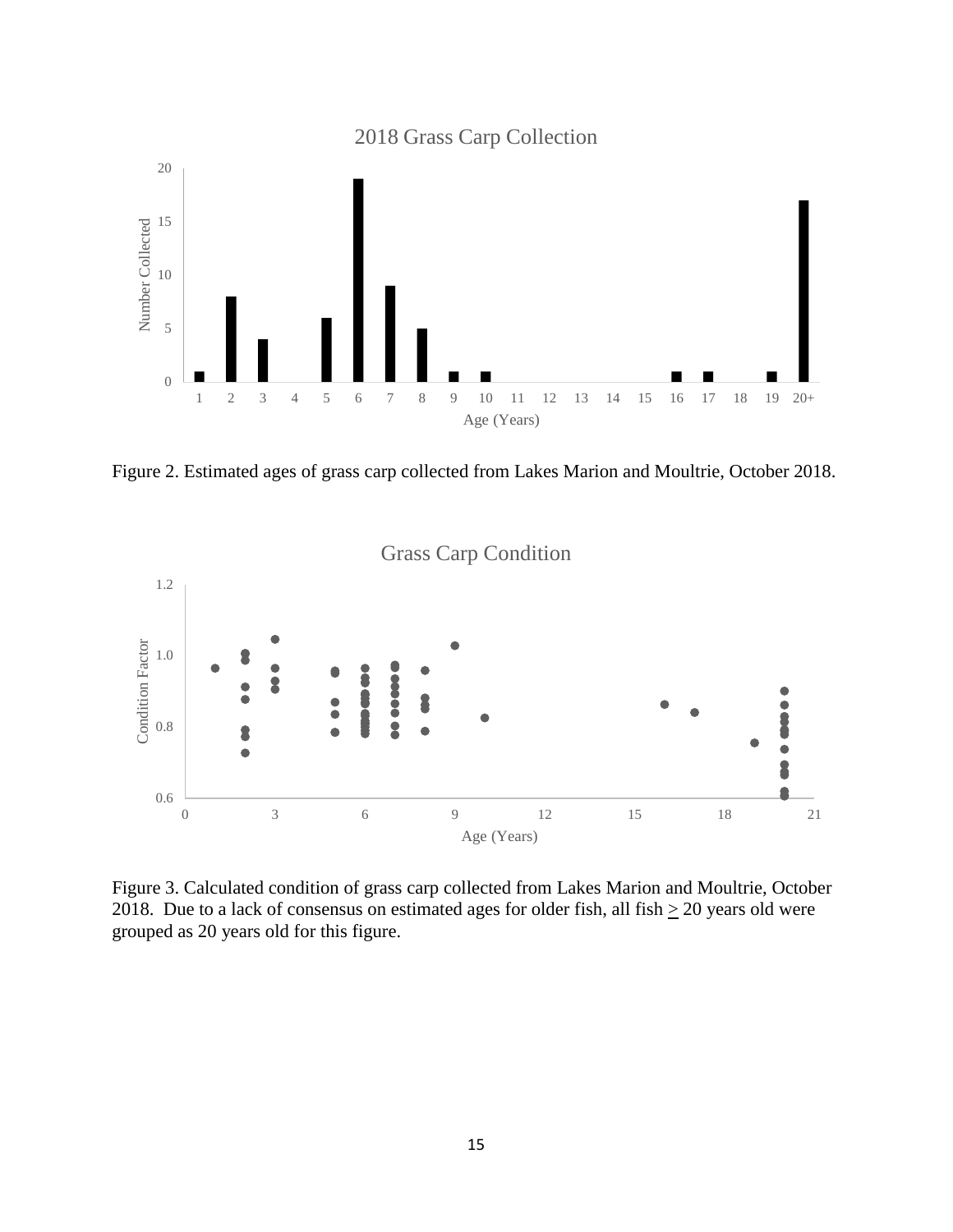

Figure 4. Calculated condition of grass carp  $\leq$  6 years old collected from Lakes Marion and Moultrie, October 2018.



Figure 5. Mean condition and standard deviation of grass carp  $\leq$  6 years old from Lakes Marion and Moultrie, collected 2016-2018. Mean condition was similar across years ( $P = 0.59$ ).

#### Discussion

Grass carp sampling, via bowfishing, provides an opportunity to monitor a population of fish that is often not thought of, but plays an important role in the amount of quality habitat available for game and non-game fish species. Ideally, we would like to produce an accurate grass carp population estimate that could be correlated to acres of aquatic vegetation, however the current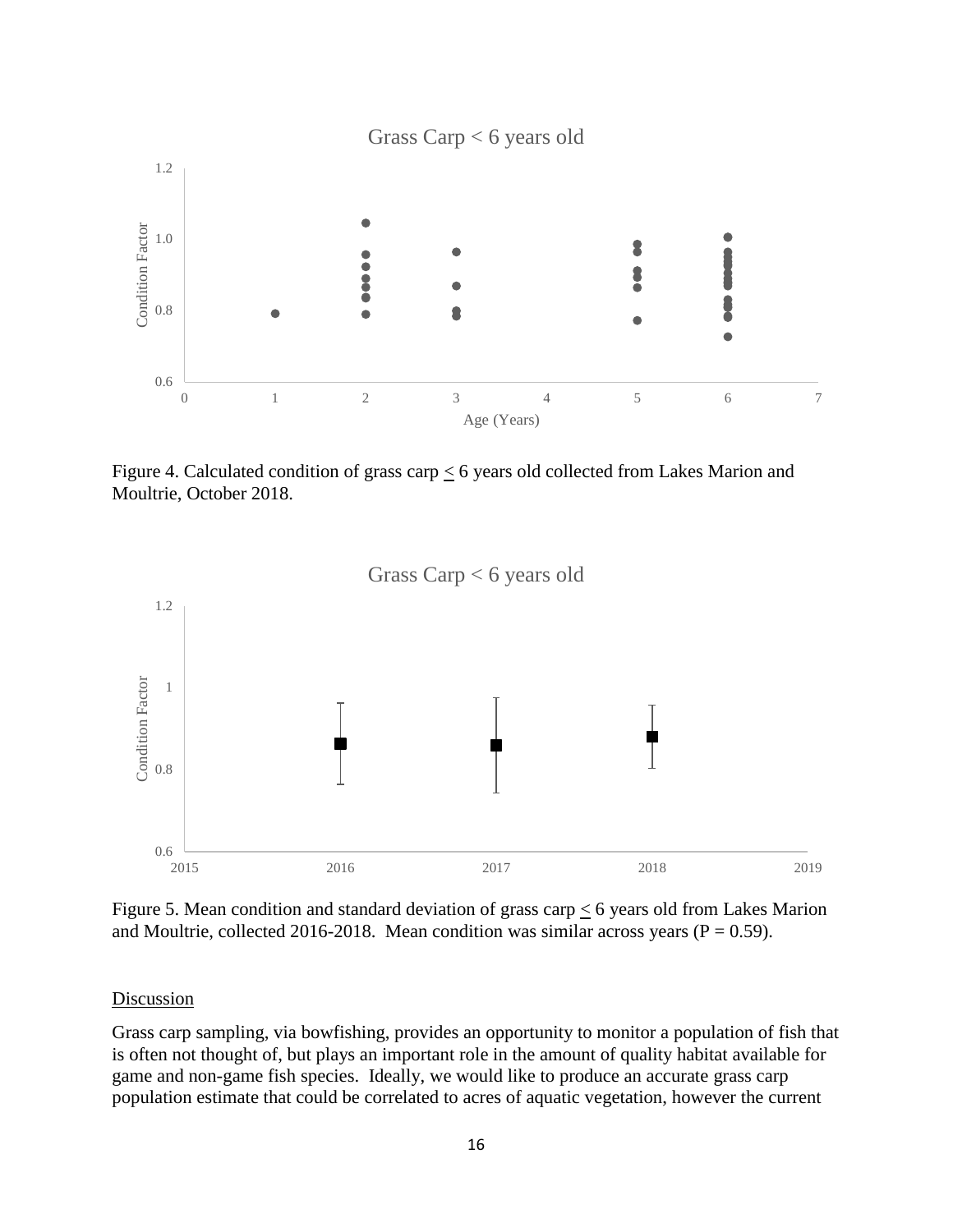population model does not account for emigration or variable mortality throughout the life-span of grass carp. As an alternative, we are using condition factor of grass carp as an indicator of the amount of hydrilla in the reservoir. A mean condition factor has not been calculated for every year, but data exists for 16 years during the time frame 1994 – 2019. When these mean condition factors are compared with annual estimates of hydrilla acreage a positive correlation between the two variables is apparent. The only years in the time series when mean grass carp condition was >1.0 were years when hydrilla acreage was expanding to a point of concern. We can not state what is the ideal mean condition of grass carp in the Santee Cooper system, but evidence would indicate that levels in excess of 1.0 could be indicative of a situation where a large stocking event may be needed to curb the expansion of hydrilla.

Grass carp in the Santee Cooper system have lived beyond the 10-year expected life-span that Morrow et al 1997 theorized, leading to questions surrounding the population size and the effectiveness of these older grass carp in suppressing hydrilla growth. Growth of grass carp has been observed to decrease after age 4 in native systems, due to the thought they are not consuming as much vegetation as younger fish (Gorbach 1961); however, Stich et al 2013 noted that in Lake Gaston, NC, growth remained approximately linear with age after age 4. The contribution to nuisance vegetation control of older grass carp should not be discounted, and a biomass model, like one presented in Stich 2011, may be a more appropriate way to model the population to account for herbivory of large, older grass carp. Continuing to collect annual data and partnering with a research university would allow us to better understand grass population dynamics in the Santee Cooper System.